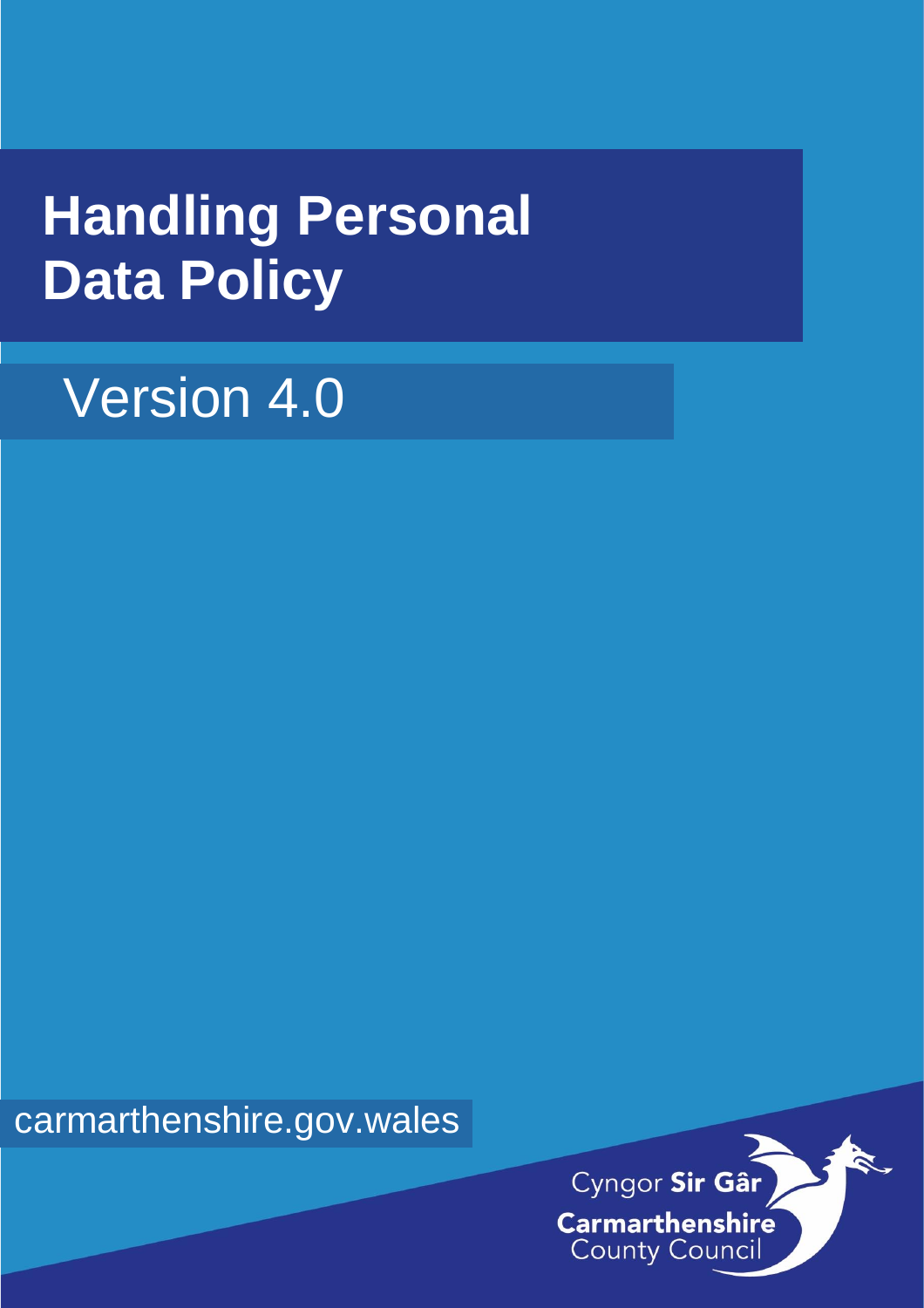# **Contents**

# **Part 1**

- 1. Introduction
- 2. Compliance measurement
- 3. Sponsor
- 4. Custodian
- 5. Policy statements
- 6. Definition of personal data
- 7. Legal background
- 8. Scope
- 9. Information Asset Owners
- 10. Responsibilities

# **Part 2**

- 11. Use of portable devices or removable media
- 12. Secure storage and use of personal data
- 13. Working with personal data out of the office
- 14. Virtual meetings
- 15. Transferring personal data outside the Council
- 16. Using an electronic method to transfer information
- 17. Using other methods to transfer personal data
- 18. Checking information before it is sent
- 19. Transferring personal data securely within the Council
- 20. Retention of personal data

# **Part 3**

- 21. Personal data breaches
- 22. Reporting breaches
- 23. Procedure for responding to breaches
- 24. Other policies and procedures

# **Part 4**

25. Equalities statement Contact details Approval and review date Appendix 1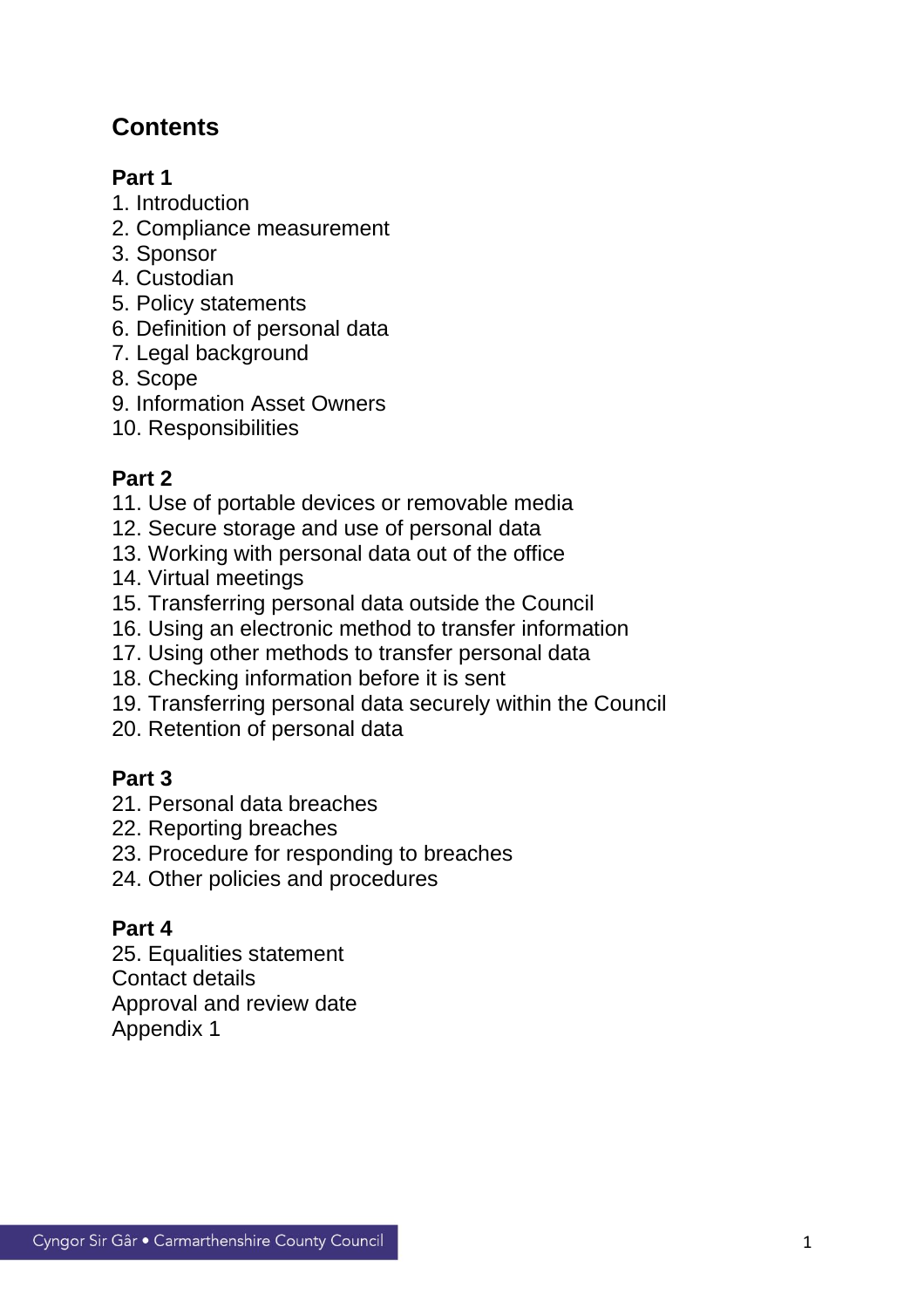# **1. Introduction**

**1.1** Carmarthenshire County Council (the Council) collects and uses a wide range of information about individuals, in order to carry out its functions and deliver its services. These people include our customers, clients, employees and residents of the County and the information we hold about them is their personal data. If we fail to take adequate care of the personal data we deal with and it is lost, stolen, disclosed inappropriately or otherwise misused, this could have a serious impact on the individuals concerned ranging from distress to actual physical harm. Personal data is therefore a valuable asset, but also a liability if we handle it incorrectly.

**1.2** This policy is therefore designed to ensure that personal data is handled securely, in particular its storage and transfer, to assist in complying with the Council's legal obligations. It also sets out the Council's requirements for ensuring that personal data breaches are reported and responded to in a timely and effective manner.

**1.3** This policy replaces the previous Handling Personal Information Policy & Procedure and the Breach Reporting & Response Policy.

## **2. Compliance measurement**

**2.1** Compliance with this policy is mandatory. Breaches of this policy by staff may lead to disciplinary action being taken against the employees responsible.

# **3. Sponsor**

**3.1** This policy is owned by the Corporate Information Governance Group.

# **4. Custodian**

**4.1** It is the responsibility of the Data Protection Officer (DPO) to ensure that this policy is reviewed and updated.

# **5. Policy statements**

**5.1** Carmarthenshire County Council is committed to processing personal data in accordance with the requirements of Data Protection legislation.

**5.2** The Council views the proper handling of personal data as essential in delivering our services and maintaining the confidence of the people that we deal with.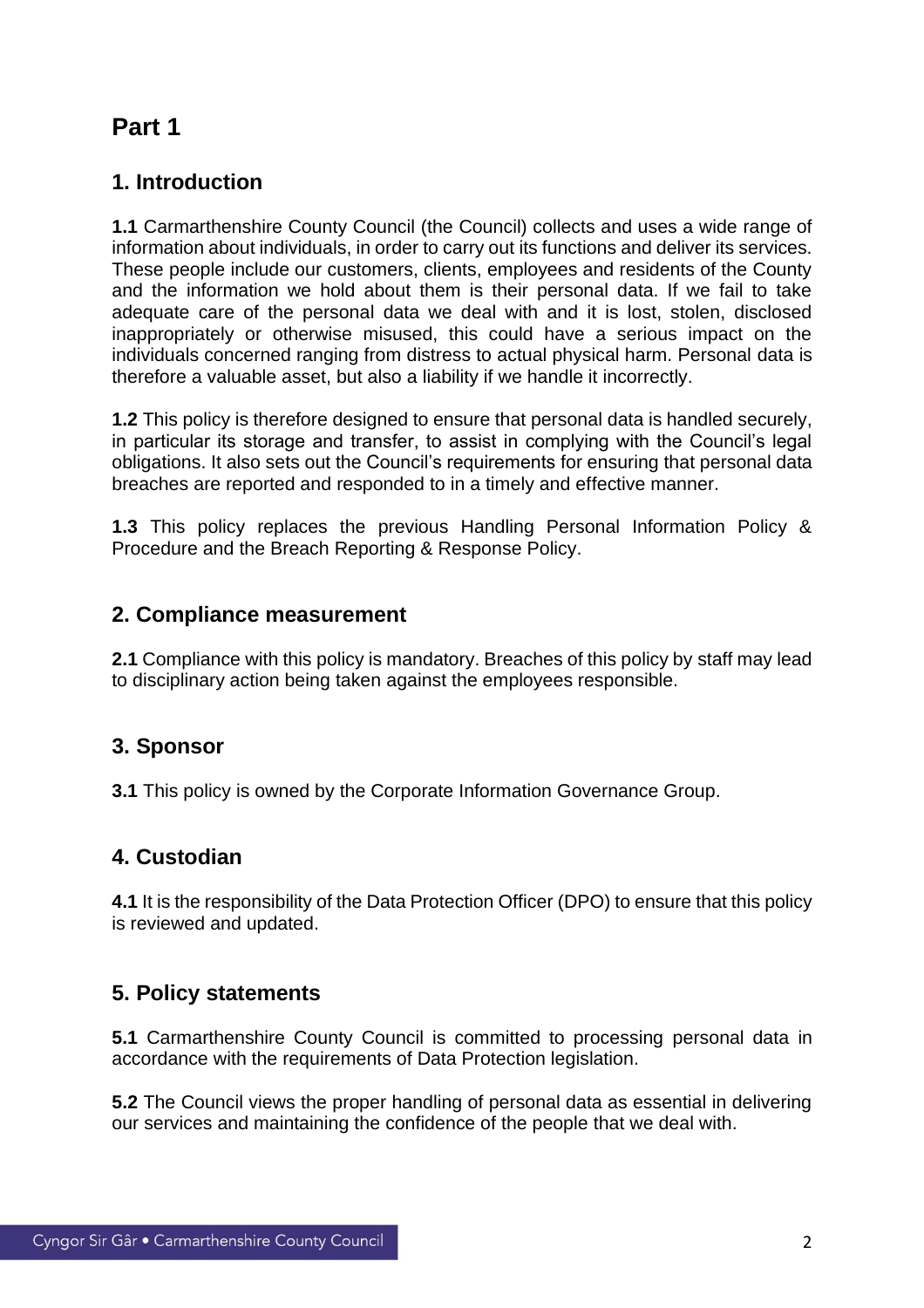**5.3** Any personal data held by the Council which is not in the public domain will always be treated as being strictly confidential.

**5.4** The Council will make maximum use of secure electronic methods to process personal data, including its creation, storage and transfer.

**5.5** This policy is approved by, and has the full support of, the Council's Executive Board.

## **6. Definition of personal data**

**6.1** The legal definition of personal data is any information that relates to natural persons (that is, living individuals, as opposed to organisations) who can be identified, or are identifiable directly from the information, or who can be indirectly identified from the information, in combination with other information. The terms personal data and information, as used within this policy have the same meaning.

**6.2** In practice, this is likely to include a very wide range of data, including, but not limited to:

- Names, addresses and dates of birth
- Reference numbers, such as employee or national insurance numbers
- Personal financial information such as bank details
- Descriptive or biographical information regarding an individual
- Photographs or other images

**6.3** There are also special categories of personal data and we must be particularly careful when dealing with these. The special categories are personal data regarding:

- Racial or ethnic origin
- Political Opinions
- Religious or philosophical beliefs
- Trade Union Membership
- Genetic data
- Biometric data
- Health
- Sex life or sexual orientation

**6.4** There are also specific requirements for personal data relating to criminal convictions and offences.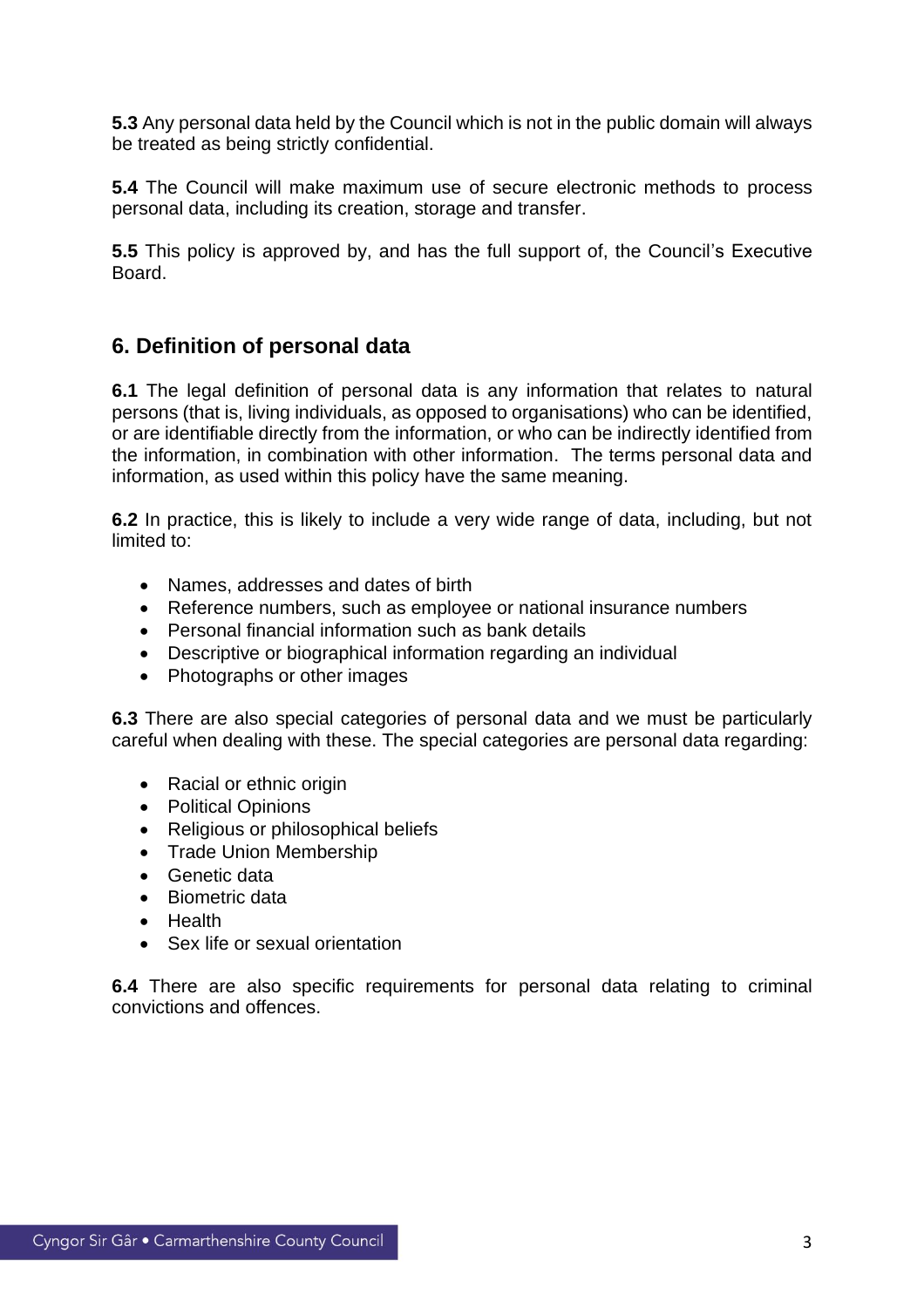# **7. Legal background**

**7.1** Data Protection legislation (comprised of the Data Protection Act 2018 and the UK General Data Protection Regulation) sets out rules relating to the processing of personal data. Processing is defined as collecting, recording, storing and making any use of personal data, including its disclosure and disposal.

**7.2** We are required to observe six principles relating to the processing of personal data. These are:

- Personal data must be processed lawfully, fairly and transparently
- Personal data must be collected for specified, explicit and legitimate purposes, and other uses must be compatible with these purposes
- Personal data must be adequate, relevant and limited to what is necessary in relation to the purposes for which it is used
- Personal information must be kept accurate and where necessary, up to date
- Personal data must not be kept for longer than is actually necessary
- Personal data must be processed in a secure manner, including protection against unauthorised or unlawful use of personal data and against its accidental loss, destruction or damage, using appropriate technical and organisational measures

**7.3** This policy is principally concerned with adhering to the sixth principle, as set out above.

**7.3** The 'accountability principle', which is specified in Article 5 (2) of the UK General Data Protection Regulation also requires the Council to take responsibility for what we do with personal data and how we comply with the six principles. Appropriate measures must be in place to be able to demonstrate compliance. This policy therefore forms part of the Council's compliance with this principle.

**7.4** The consequences of not handling personal data correctly could have serious consequences for the Council, as significant administrative fines can be imposed for serious personal data breaches.

# **8. Scope**

**8.1** This policy applies to all personal data owned by the Council.

**8.2** This policy and procedure applies to all employees of the Council, including:

- Temporary employees and agency workers
- Volunteers
- Contractors acting as data processors

**8.3** It is also recommended that the principles of this policy be adopted and applied by all Elected Members and Local Education Authority schools.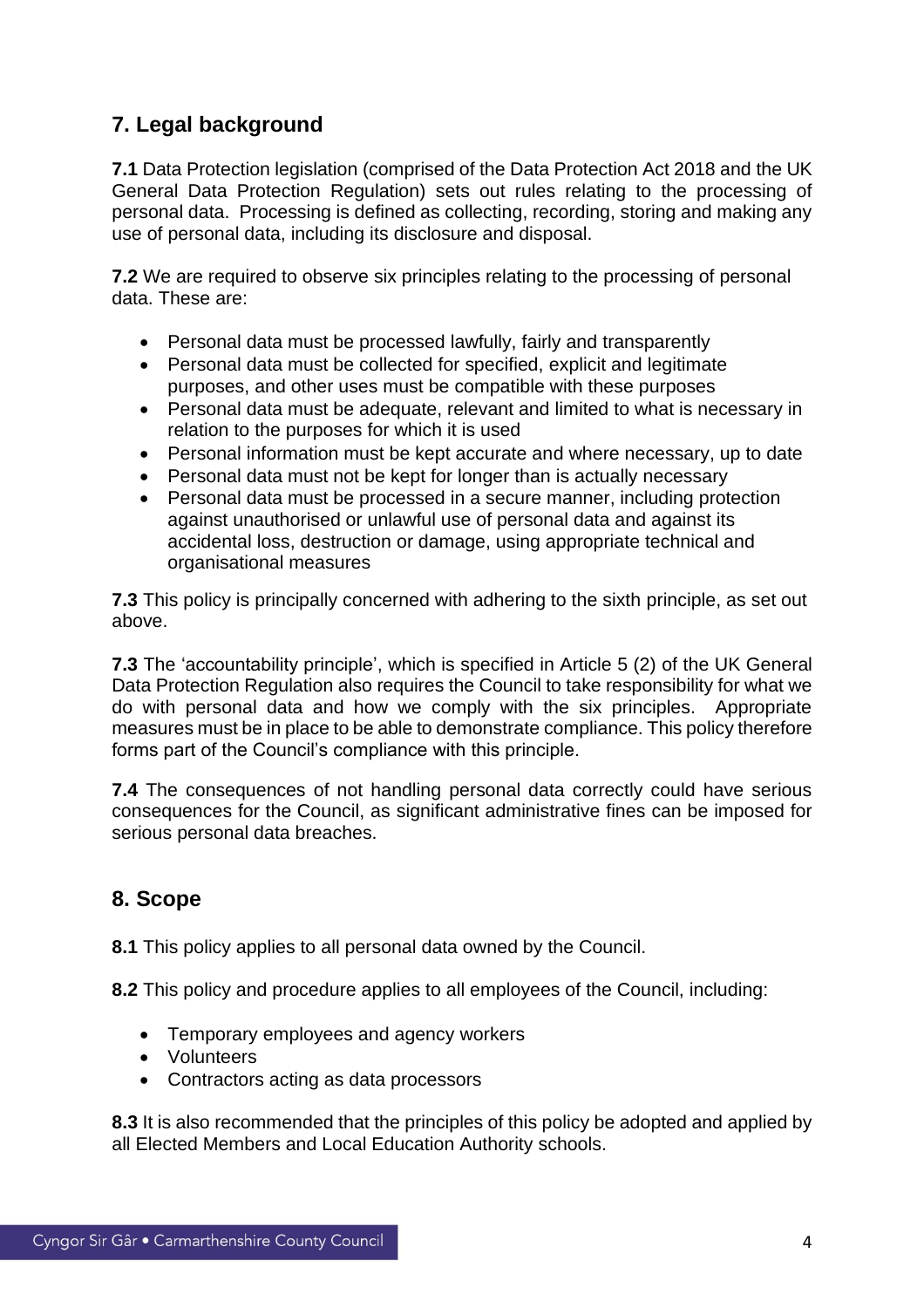## **9. Information Asset Owners**

**9.1** The Council's **Information Security Policy** defines Information Asset Owners as Heads of Service.

## **10. Responsibilities**

#### **10.1 Employees are responsible for:**

• Protecting the personal data they process by adhering in full to this policy.

#### **10.2 Managers and Information Asset Owners are responsible for:**

- Ensuring that their employees are made aware of this policy and have understood its requirements
- Ensuring that the requirements of the policy are fully implemented within their sections/teams
- Ensuring that their employees have received appropriate training on Data Protection requirements
- Taking appropriate action when breaches of the policy occur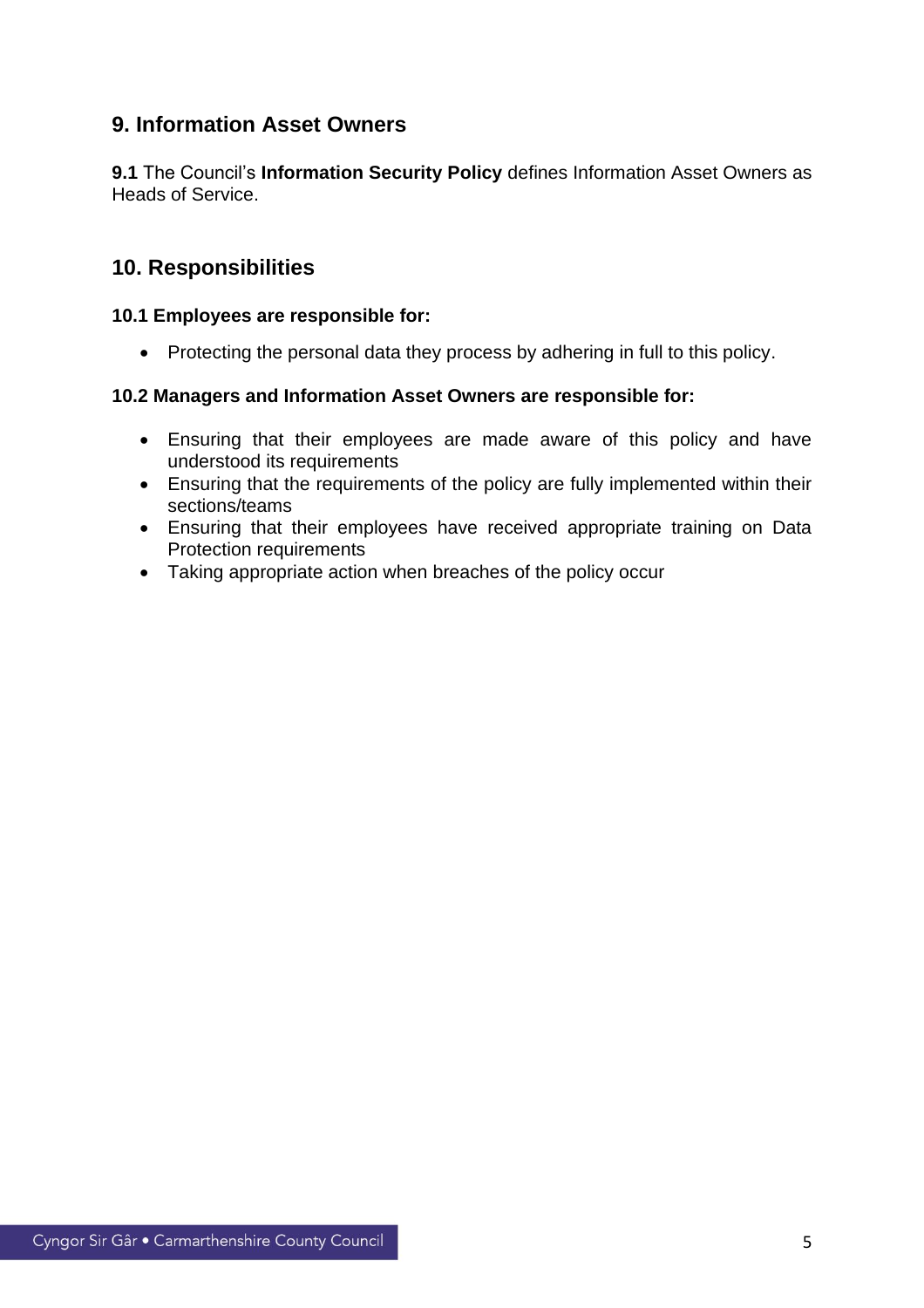# **11. Use of portable devices and removable media**

**11.1** Portable devices include, but are not limited to:

- Laptops
- Tablets
- Smartphones

**11.2** Removable media include, but are not limited to:

- USB memory sticks/storage devices
- SD cards
- CD-R and DVD-R

**11.3** Personal data must not be processed on removable media that are not owned by the Council.

**11.4** Personal data must not be processed on a personal device unless the device has been enrolled in the Council's Bring Your Own Device scheme. If staff are in doubt, they should contact IT for further support.

**11.5** Portable devices or removable media must only be used to collect, store, transport or transfer personal data when there is a genuine need to do so and there is no alternative method available.

**11.6** Before using portable devices or removable media to collect, store, transport or transfer personal data, permission must be obtained from the relevant manager or Information Asset Owner.

**11.7** Personal data must never be kept on removable media unless it is encrypted.

**11.8** Portable devices or removable media containing personal data must be stored and transported securely.

## **12. Secure storage and use of personal data**

#### **12.1 Storage and use of personal data in the form of paper should be minimised in line with the Council's policy statement on maximising the use of secure electronic methods to store and transfer personal data.**

**12.2** Personal data must always be stored in an appropriate location on the Council's network and never on the hard disk of the device. This protects the data in the event of cybercrime, computer failure or theft.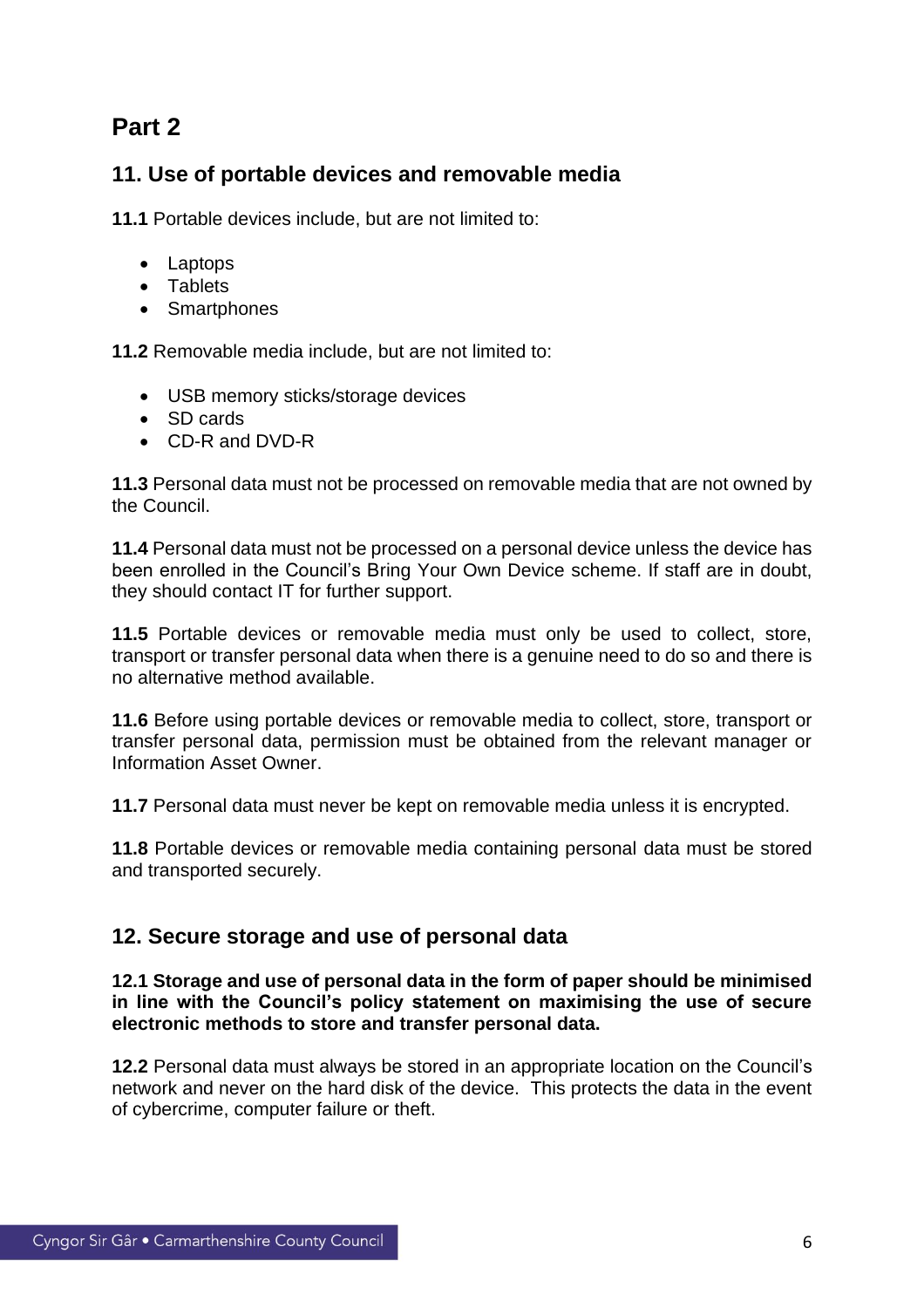**12.3** Personal data must not be left unattended where unauthorised persons can have access to it, such as on desks, windowsills, corridors and printers/photocopying devices.

**12.4** Personal data must not be processed on computer equipment that is not owned by the Council.

**12.5** Personal data should never be left visible on a computer screen when it is unattended - the device must be locked by the user.

**12.6** When using applications such as Teams to screen-share, employees must ensure that any personal data that is not intended to be shared is not visible.

**12.7** Personal data must never be uploaded/stored in cloud storage that is not provided by the Council. This includes, but is not limited to:

- Personal email accounts (such as Gmail, Hotmail)
- Microsoft OneDrive
- WhatsApp
- Dropbox

**12.8** Personal data must never be uploaded to the Council's intranet, social media or any website unless:

- The personal data can lawfully be placed in the public domain and is intended for publication, for instance, planning applications or images of people who have consented to this
- The publication has been approved by a senior manager or Information Asset Owner

## **13. Working with personal data out of the office**

**13.1** When working from home or in a public area, where unauthorised persons are present such as family or members of the public, they must under no circumstances be allowed to have access to Council personal data in any form. This requirement includes ensuring that:

- Personal data is not visible to unauthorised persons on laptop screens
- Personal data cannot be overheard, for instance when being discussed using Teams, any other digital communication platforms, or speaking on a telephone
- Personal data contained within any paper documents is not accessible to unauthorised persons
- Council portable devices, which are provided for work purposes only, are not used by unauthorised persons such as family members
- Where there is a genuine need to take portable devices or removable media from one location to another, they are carried safely, and not left unattended and vulnerable such as within vehicles or in areas accessible to the public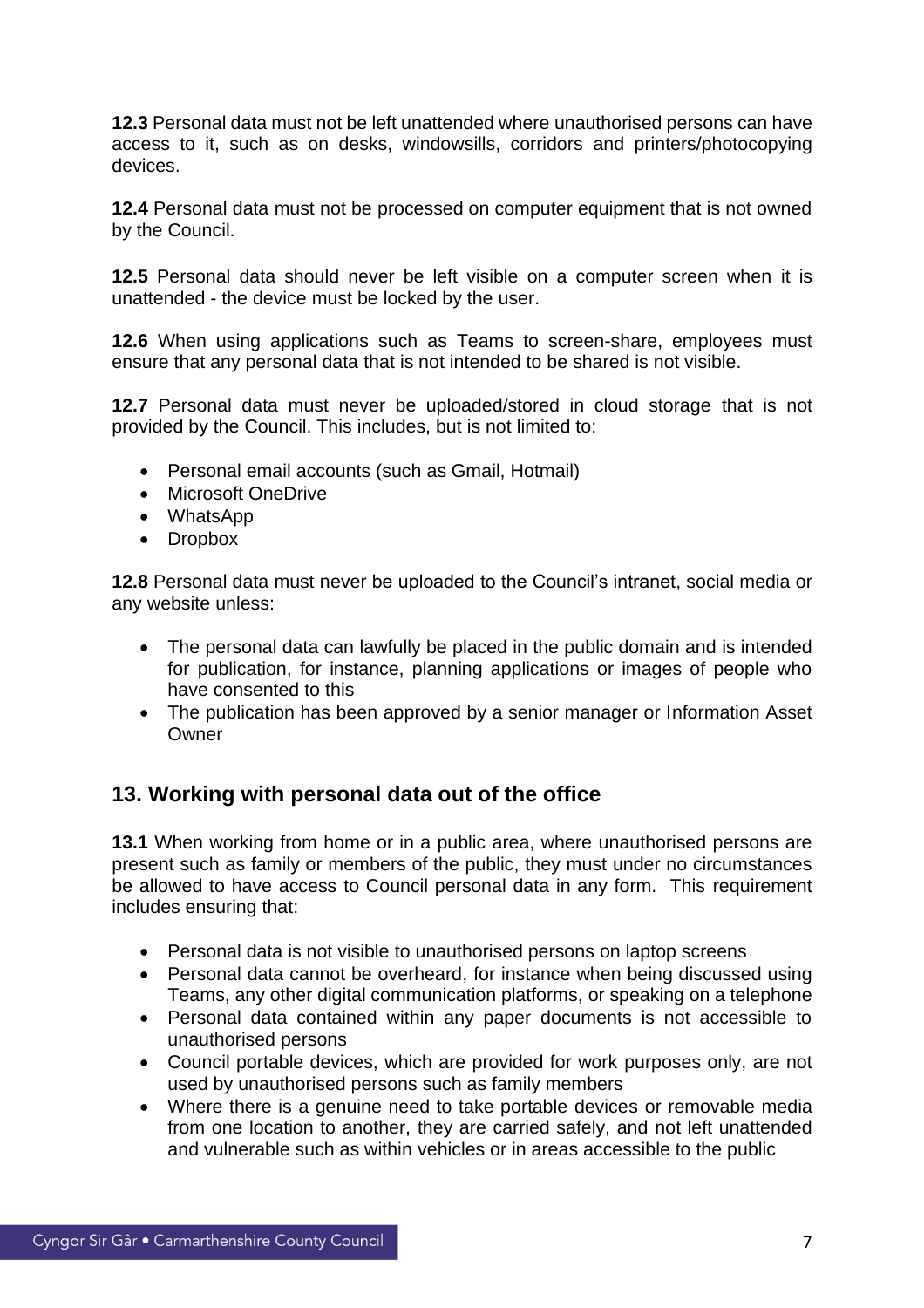**13.2** Personal data in paper form must not be taken from its storage area within Council premises unless it is absolutely necessary to do so and only with the permission of the relevant manager or the Information Asset Owner.

**13.3** Paper records containing personal data must only be taken to an employee's home with the permission of the manager, who is also responsible for ensuring that:

- A means of securely storing papers such as a lockable drawer or cabinet is provided
- A record is kept of what information is taken off site, when it has been taken, by whom and when it is returned

**13.4** When personal data in paper form are taken out of Council premises or moved from one location to another, they must never be left unattended where they could be accessed by unauthorised persons such as within vehicles or public areas.

**13.5** Paper records containing personal data must be carried safely when being taken from one location to another and never as loose pages. A suitable case, mail pouch or similar, which can be closed securely must always be used. Papers must never be carried as loose pages.

**13.6** Employees must not print, scan or photocopy documents containing personal data using devices that are not owned by the Council. This includes personal devices within the home and those available for use in retail premises.

**13.7** When working from home, to prevent issues relating to secure storage and disposal, staff should refrain whenever possible from:

- Making handwritten notes containing personal data
- Creating drafts on paper containing personal data

**13.8** Personal data in paper form must not be kept in the home for longer than necessary and returned/taken to Council premises at the earliest opportunity, including for disposal.

**13.9** Personal data in paper form must never be disposed of in the home. Disposition must be carried out in accordance with section 19 of this document and the Council's **Records Management Policy.**

## **14. Virtual meetings**

**14.1** Where a meeting requires the discussion of any personal data, participants must ensure that it is not overheard by any person who is not authorised to access the personal data.

**14.2** When arranging a virtual meeting, using Teams for instance, the organiser of the meeting must take care to ensure that the correct attendees are selected, to prevent staff who are not authorised to access any personal data being discussed joining the meeting.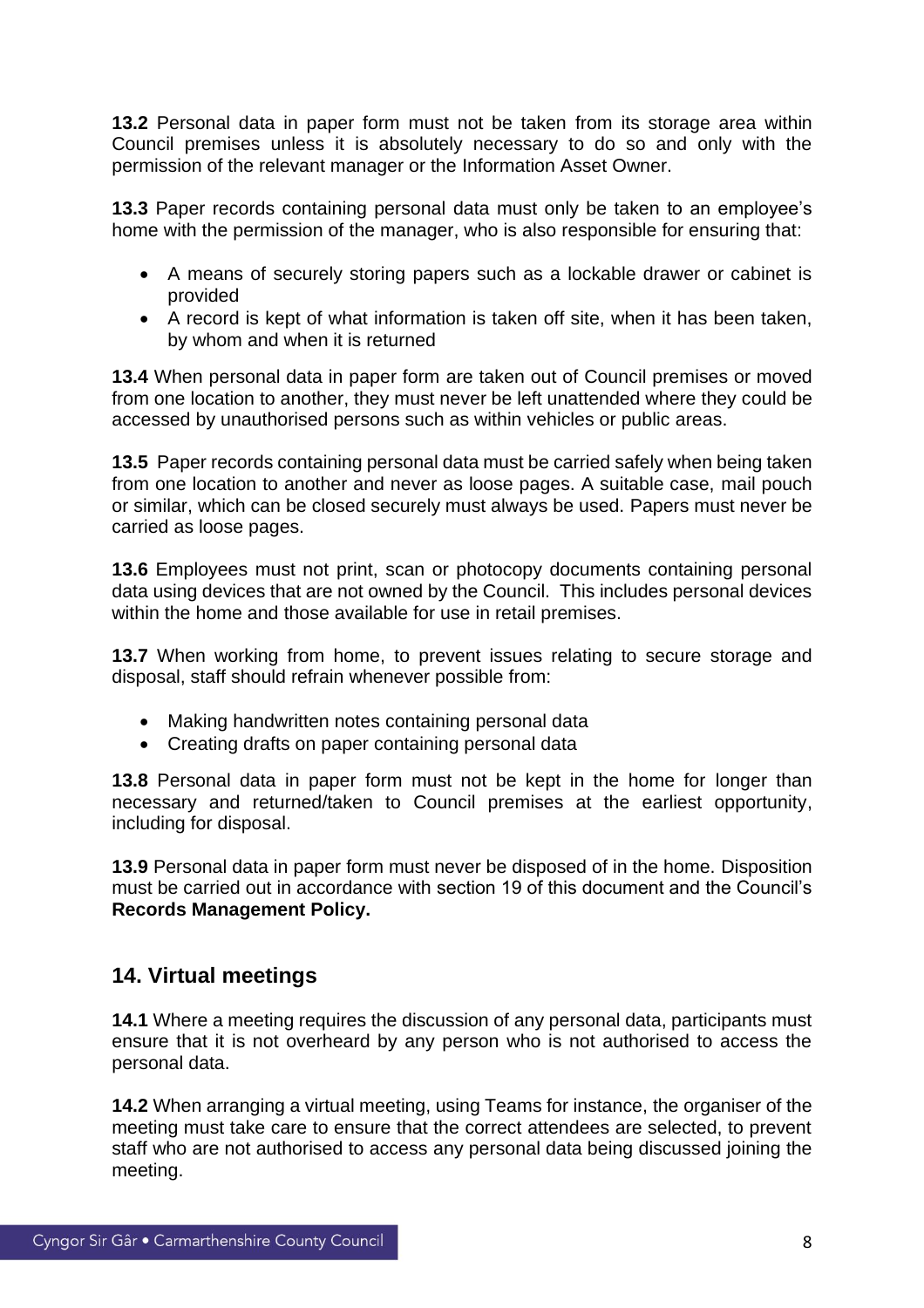**14.3** Meetings where personal data are discussed must be marked 'Private' to ensure that no unauthorised persons can see the details of the meeting in the calendar and to prevent unauthorised persons from joining.

# **15. Transferring personal data outside the Council**

**15.1** This includes sending personal data to the following:

- Other local authorities
- Government departments
- External agencies, companies and organisations
- Individuals our customers and clients

**15.2** Personal data must only be sent outside the Council where this is in accordance with the law and it is necessary to do so.

**15.3** Personal data must not be provided to any external organisation when anonymised, pseudonymised or statistical information could be used as an alternative.

**15.4** Any personal information provided must be relevant, and the minimum necessary for a specified and lawful purpose.

## **16. Using an electronic method to transfer information**

**16.1 The safest, quickest and most cost-effective way of transferring personal data outside the Council is a secure electronic method. This must always be considered as the first option and used whenever possible. Where a portal or file sharing platform is available, this must be used in preference to sending personal data by email.**

**16.2** The Council utilises Transport Layer Security (TLS) to protect email sent to public sector organisations. This is therefore a secure method of transferring personal data where this is required.

**16.3** Guidance on which email addresses are protected by TLS is published by the Council on its Intranet, which is updated when necessary and can be accessed via the IT Security page.

**16.4** TLS does not cover email sent to any private sector recipients, which includes our customers and clients. Therefore, for all such recipients, secure methods include, but are not limited to:

- Office 365 encrypted email
- Council ShareFile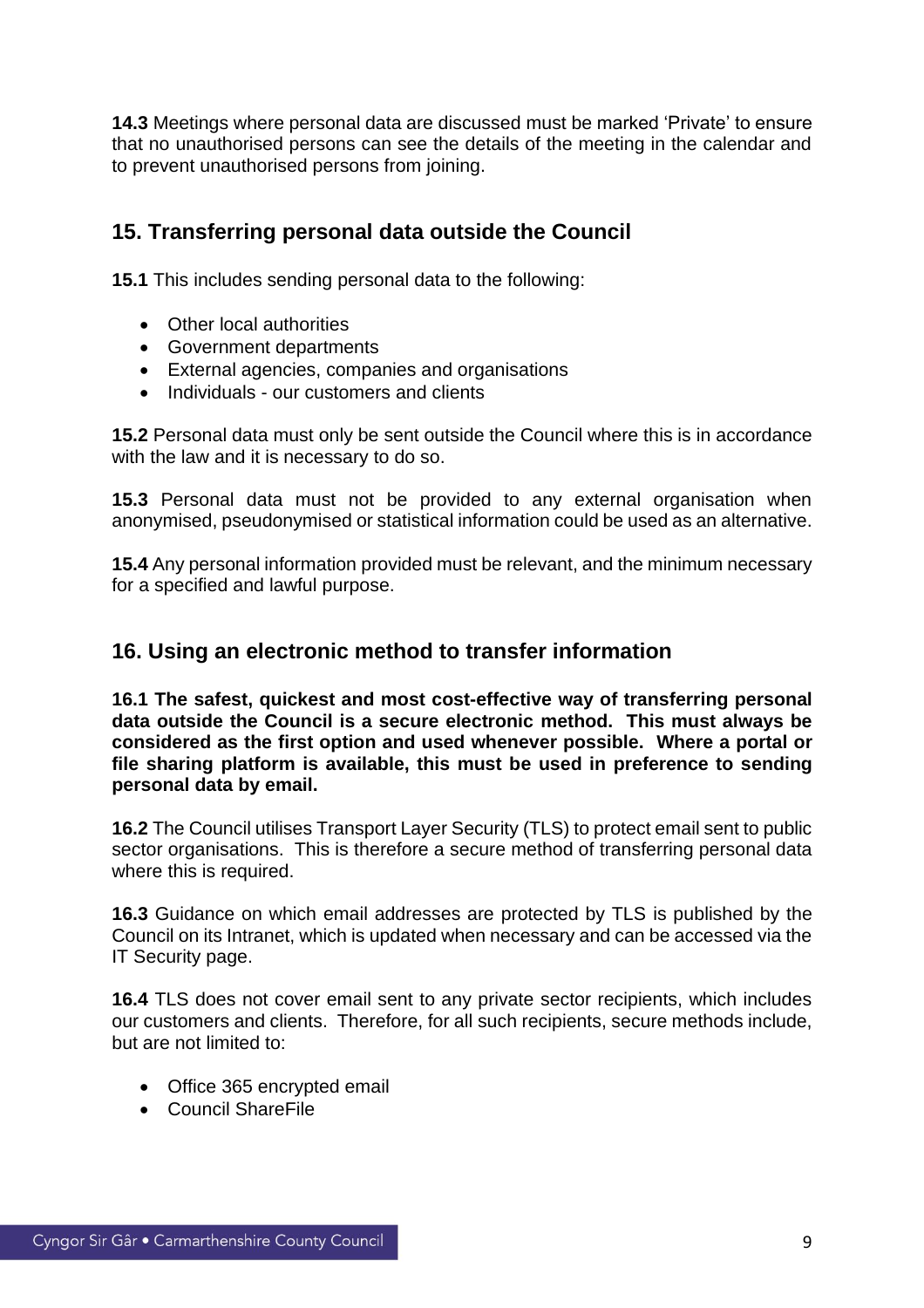**16.5** Where the content is particularly sensitive, consideration should be given to password protecting documents attached to emails to protect the personal data in the event that it is sent to the incorrect recipient and also whilst it is being kept by an intended recipient. When using password protection it is important to:

- Provide the password by a separate email, or via a different method, such as a telephone call
- Ask for confirmation of receipt of the first email containing the password before sending the second email attaching a document
- Ensure that only the copy being sent is password protected and that access to the original kept on the Council's network or system is not restricted in this way

**16.6** When using email, sending to groups or lists of contacts should be avoided as this introduces the risk of disclosing personal data to recipients who are not authorised to access it.

**16.7** The same care has to be taken when replying to emails, as choosing the 'reply to all' option may also result in the information being sent to unintended and unauthorised recipients.

**16.8** When sending an email to a number of recipients, any personal email addresses must be entered into the Blind Carbon Copy or 'Bcc' field within the message rather than the 'To' field. Doing this conceals individuals' private email addresses and prevents them from being seen by the other recipients.

**16.9** When beginning to type an email address, similar addresses that have been used previously will often be 'suggested' by the email software. It is essential that the correct address is chosen before the message is sent. **It is the sender's responsibility to check and double check that the correct address has been entered or selected before sending the email. The importance of this cannot be over-emphasised – many personal data breaches are experienced as a result of email being sent to the wrong recipient.**

**16.10** Care must also be taken when forwarding email trails. The recipients of the latest message may not be authorised to see the content of earlier emails further down the trail.

**16.11** Clear instructions must be included as to how the recipient is to handle the information, for example, if it is not to be passed on without first contacting the sender.

**16.12** When a secure electronic method is not available and the information is not special category personal data, or otherwise likely to cause damage or distress if disclosed to a third party, then it can be sent by standard email. An example would be responding to an individual's correspondence about an issue already in the public domain. Care must nonetheless be taken to ensure that the message is sent to the correct email address.

**16.13** All email usage is governed by the Council's **Email Usage and Monitoring Policy**.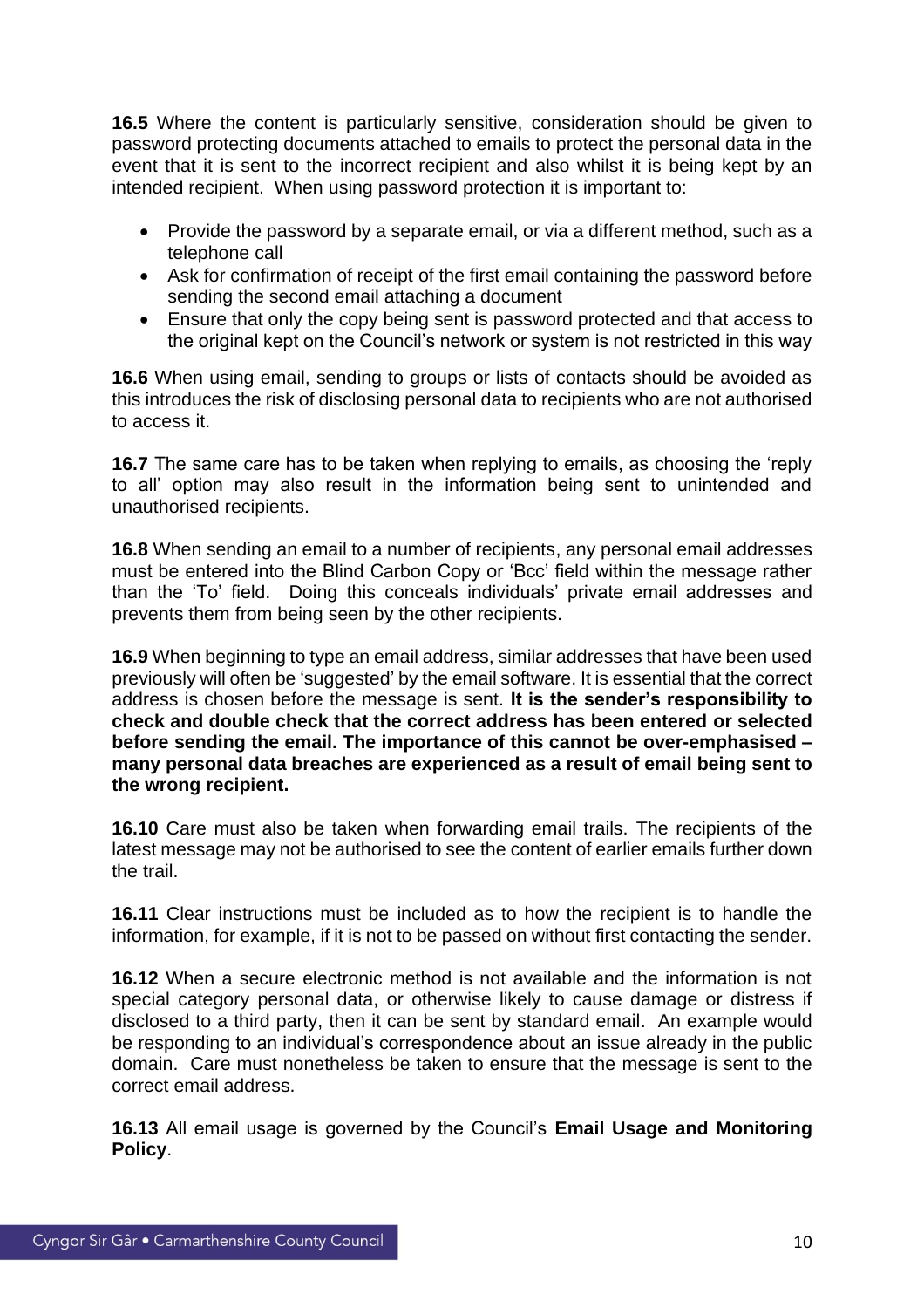# **17. Using other methods to transfer personal data**

**17.1** Other methods of transferring personal data include but may not be limited to:

- Royal Mail
- Courier
- Hand delivery/collection from Council premises

**17.2** When a secure electronic method is not available and the information is not special category personal data, then it can be sent by Royal Mail without the need for any further assessment of risk. An example would be a letter informing a person that they have been successful in their job application. We also need to routinely send letters containing personal information to our customers, for example, in connection with benefit claims. Care must nonetheless be taken to ensure that the information is correctly addressed to a named recipient.

**17.3** In the absence of a secure electronic method, when the information to be sent is special category personal data, then the following must always be considered when deciding what means of transfer is appropriate:

- The precise nature of the information, its sensitivity, confidentiality or value
- What damage or distress could be caused to individuals if the information was lost or accessed by unauthorised persons
- The effect any loss would have on the Council
- The urgency of providing the information, taking into account the effect of not sending the data, or any delay in sending the data

**17.4** If it is considered appropriate to send special category personal information by Royal Mail, the following steps must be taken:

- The envelope in which the information is sent must be clearly addressed to a named recipient
- The information must be sent by a traceable method

**17.5** When using a courier to transport any personal data, reasonable steps must be taken to ensure that they operate within appropriate security standards.

**17.6** When it is not deemed appropriate to transfer personal data by Royal Mail, or courier and a secure electronic method is not an option, the information should be provided by hand to the recipient, or an arrangement made for the data to be collected and a record kept which includes:

- A brief description of the information provided
- The date it was provided
- The name and contact details of the recipient, and if relevant, their designation

**17.7** When released to individuals, documents containing personal data should include a watermark stating "Disclosed Copy".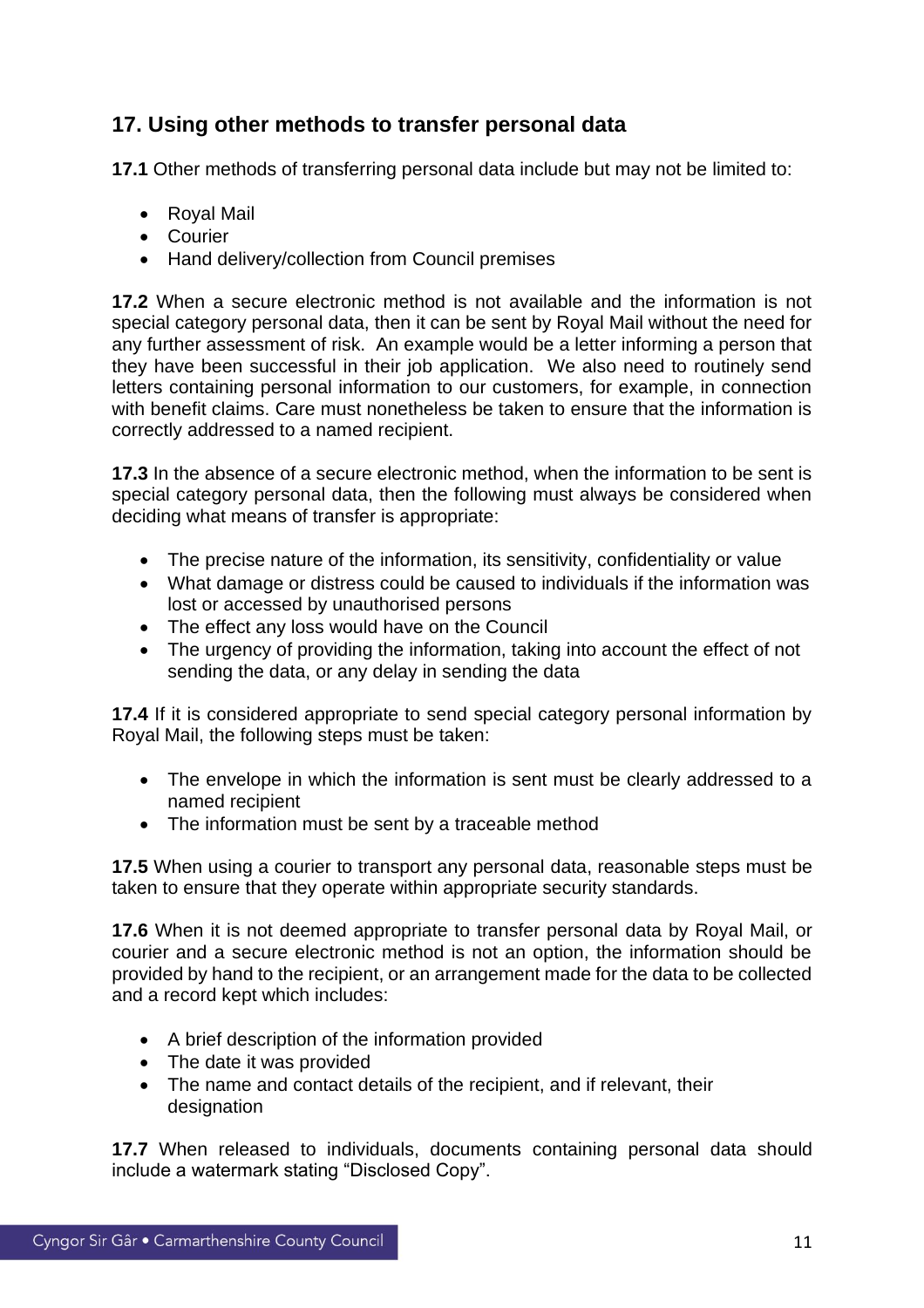# **18. Checking information before it is sent**

**18.1** When special category personal data, or personal data that is otherwise likely to cause damage or distress if disclosed to a third party, is being sent outside the Council in any format, the sender should consider having the information checked by another person before it is sent.

#### **18.2 The person sending the information is responsible for:**

- Ensuring that the email or postal address the information is being sent to is correct
- Making sure that when information is supplied in hard copy, a named recipient of the information is clearly specified
- Ensuring that no information relating to third parties has been included in error, either in a letter/email or an attached document

#### **18.3 If it is considered necessary for another person to check the information, the other person is responsible for:**

- Checking that the email or postal address the information is being sent to is correct
- When information is being supplied in hard copy, checking that a correct named recipient of the information has been specified
- Checking that no information relating to third parties has been included in error, either in a letter/email or an attached document
- Recording that they have checked the email, letter and/or attachments

# **19. Transferring personal information securely within the Council**

**19.1** Personal data must only be transferred within the Council when it is absolutely necessary to do so. Wherever possible and appropriate, personal data should be accessed via the Council's network.

**19.2** Personal data must not be moved from one department to another when anonymised, pseudonymised or statistical information would be sufficient. Any information transferred must be relevant and the minimum necessary for a specific and lawful purpose.

**19.3** The genuine need to transfer personal data in paper form within the Council is limited, given the safer, easier and faster alternatives available. However, where it is necessary to transfer paper documents containing personal data they must always be provided in a sealed envelope addressed to a named recipient. Where it is necessary to provide a substantial volume of paperwork, for example one or more files, a robust, tamper proof envelope must be used.

**19.4** If it is deemed inappropriate for anyone other than the intended recipient to see personal information contained in a document, the envelope must be clearly marked 'Confidential - addressee only'.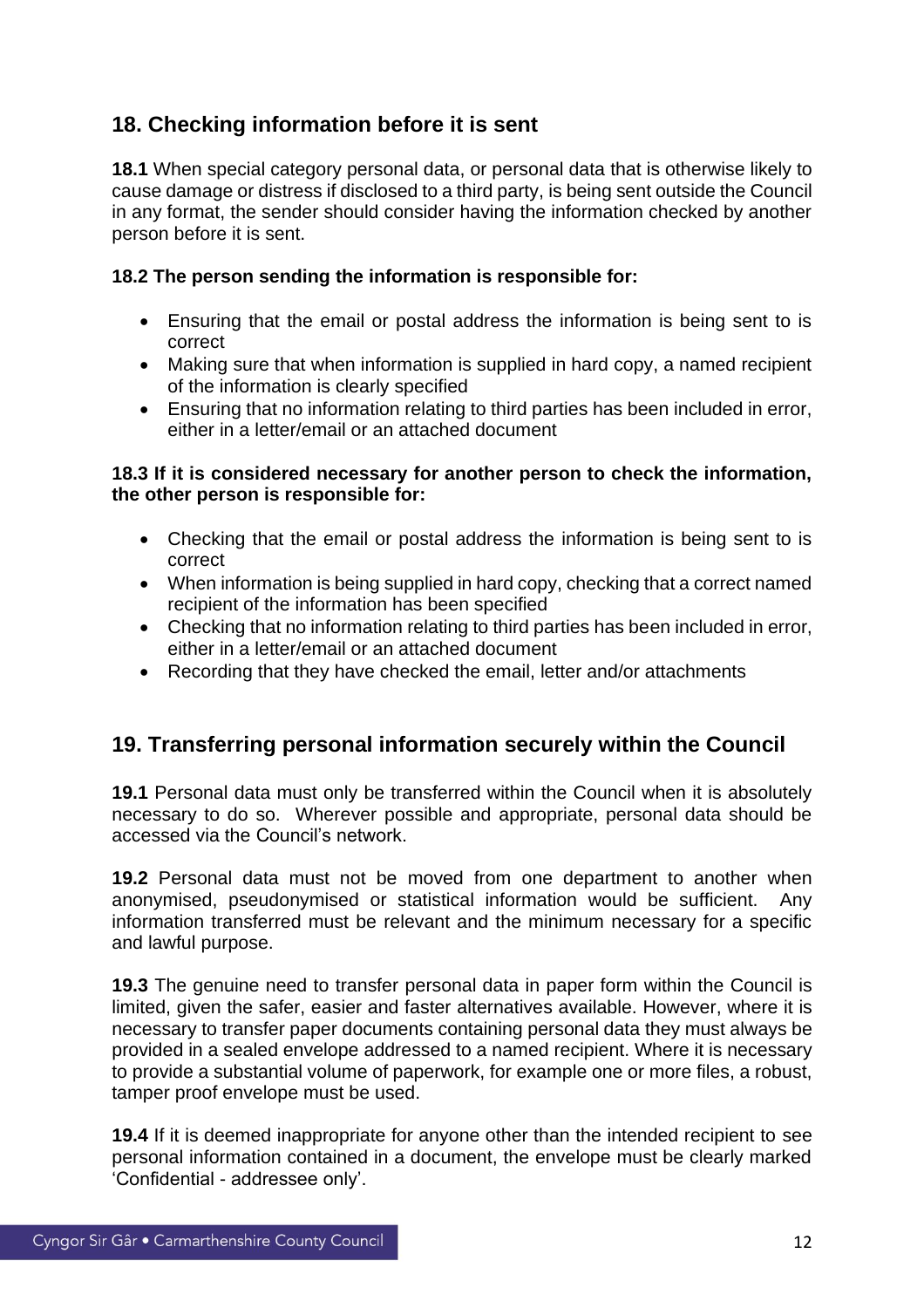# **20. Retention of personal information**

**20.1** When it is no longer necessary to keep personal data on portable devices or removable media, it should be deleted immediately.

**20.2** Where a portable device is used for the purpose of collecting personal data, the information should only be kept on it for as long as is absolutely necessary. The information should be saved on the Council's network at the earliest opportunity and deleted off the device.

**20.3** In all other cases, where it is decided that it is no longer necessary to retain personal information, the Council's **Retention Guidelines** must be referred to before deleting or destroying records.

**20.4** Paper records containing personal information must be disposed of securely, by shredding or the use of the confidential waste service in accordance with the Council's **Records Management Policy.**

**20.5** Disposal of IT equipment must only be carried out by the Council's IT Services in accordance with the Council's **Information Security Policy.**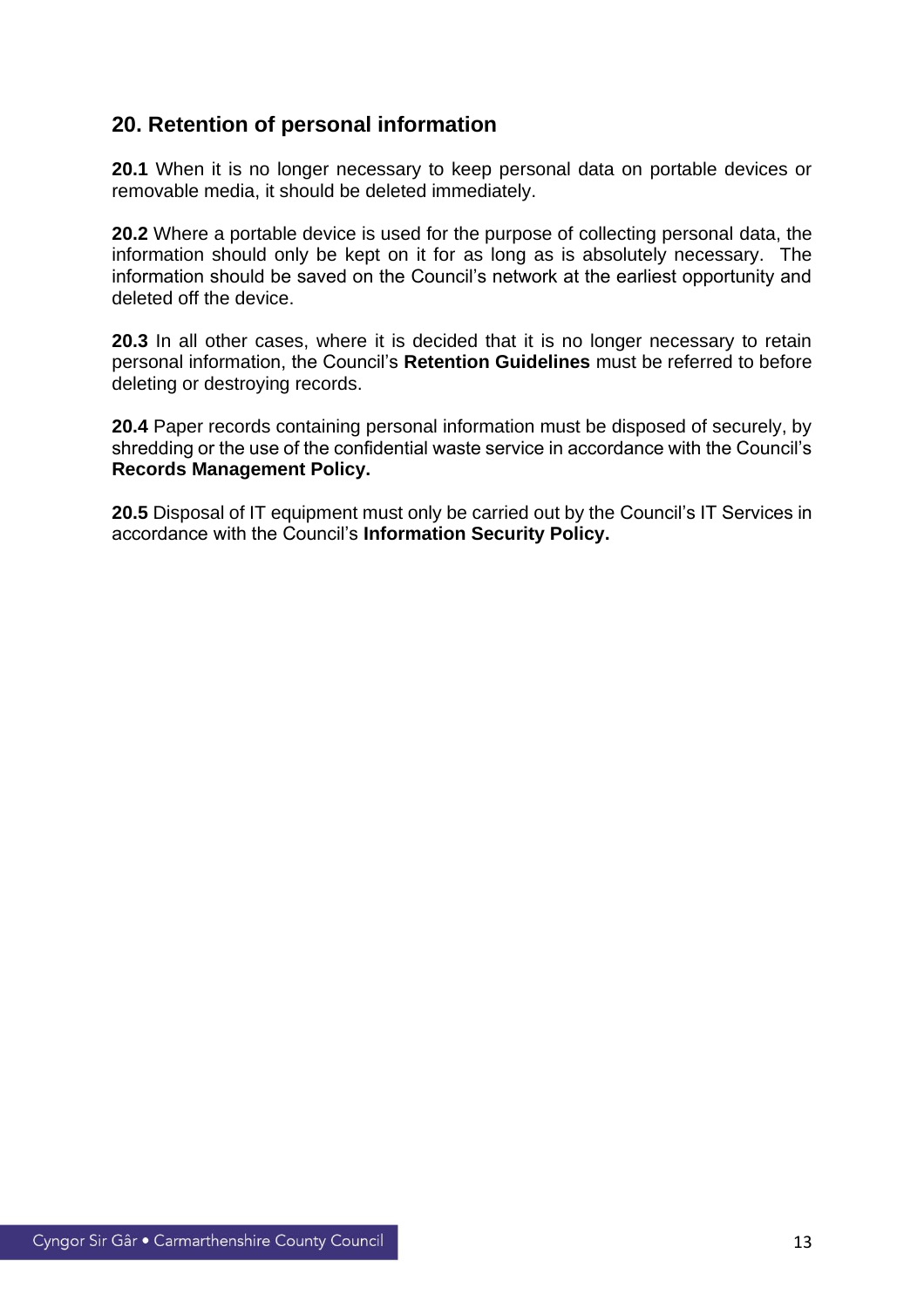# **21. Personal data breaches**

**21.1** These would include cases where personal data is lost or stolen, either in electronic or paper format. Other examples would include emailing personal data to an unintended recipient or accidentally placing personal data on the Council's website.

**21.2** Data Protection legislation places an obligation on the Council to document all Personal Data Breaches, in effect, to maintain an internal register of such incidents.

**21.3** The Council is also required report breaches which are likely to result in a risk to the *"rights and freedoms"* of individuals to the Information Commissioner's Office (ICO) and in certain cases, inform the individuals whose personal data has been affected.

**21.4** The legal definition of the term breach, as used in this policy, is as follows:

*"a breach of security leading to the accidental or unlawful destruction, loss, alteration unauthorised disclosure of, or access to, personal data transmitted, stored or otherwise processed."*

This section of the policy therefore covers incidents where the confidentiality, integrity or availability of personal data, in any format, is compromised.

**21.5** Examples of breaches include, but are not limited to:

- Loss or theft of any ICT equipment such as laptops, tablet devices, smartphones, or USB drives containing personal data
- Loss or theft of paper records, such as files, individual documents or notebooks containing personal data
- Loss or theft of financial information such as bank account or payment card details
- Accidental disclosure of information such as emails or letters sent to the wrong recipients and containing personal data
- Accidental deletion of records, affecting service delivery and potentially impacting on individuals' wellbeing
- Unauthorised access to IT systems, cyber and ransomware attacks

# **22. Reporting breaches**

**22.1** Breaches are most likely to come to light as a result of:

- A complaint or communication from a member of the public or external organisation
- A report via IT helpdesk
- Staff becoming aware of an issue during the course of their duties
- A data processor informing the Council of an incident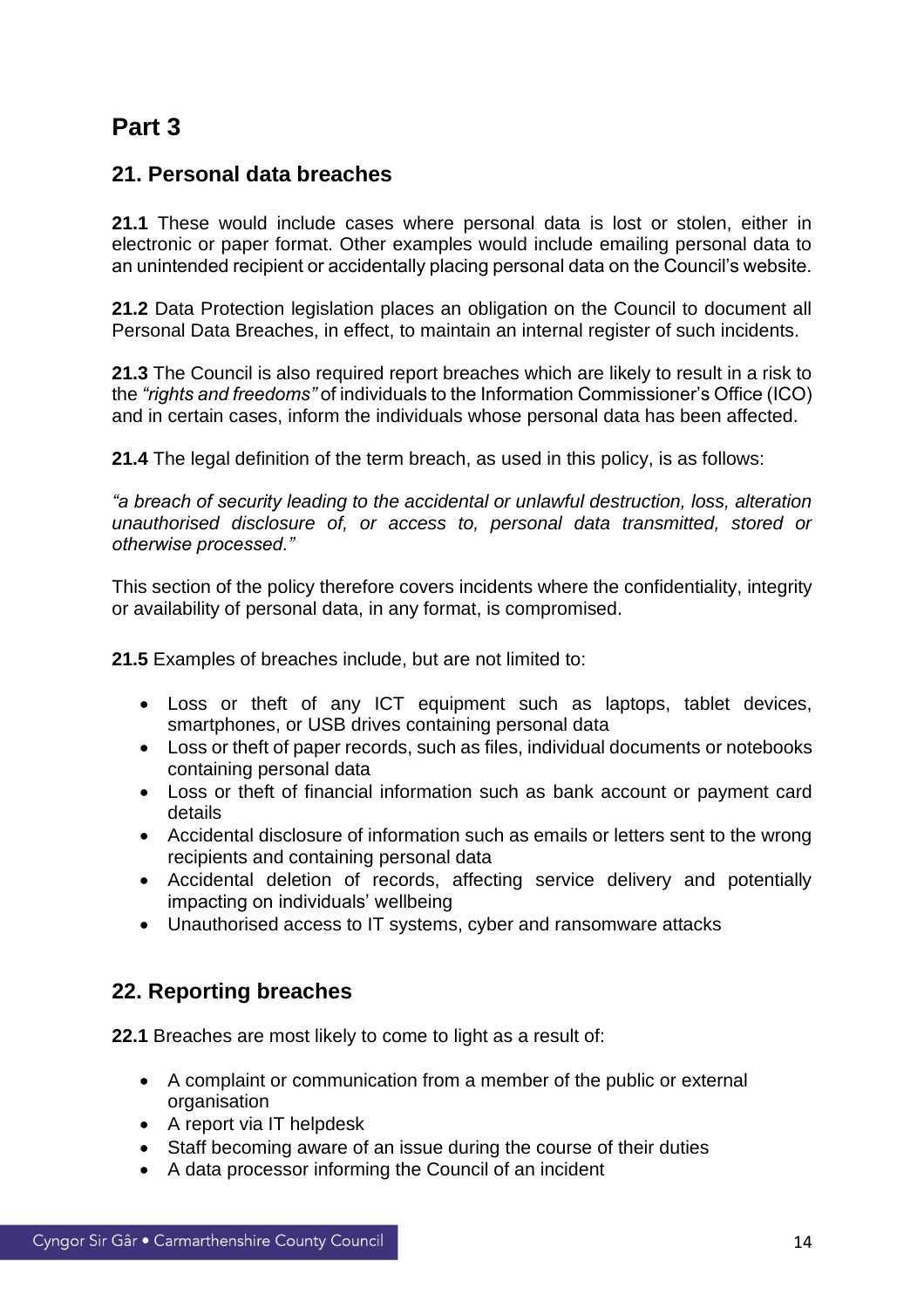**22.2** All breaches must be reported in accordance with this policy, regardless of the nature of the incident.

**22.3** In order to ensure that breaches can be acted upon they should be reported by employees to their line manager immediately. The breach must also be reported to the Breach Response Team via a central mailbox:

[databreaches@carmarthenshire.gov.uk](mailto:databreaches@carmarthenshire.gov.uk)

**22.4** Out of office hours, breaches must be reported via Delta Wellbeing (0300 333 2222).

**22.5** The response to data security breaches will be coordinated by the Breach Response Team, comprised of the:

- Information Governance & Complaints Manager (DPO)
- Digital Security Officer
- Manager Information Systems, Security

**22.6** Depending on the nature of the breach, one or more of these officers will lead on the co-ordination of the response.

## **23. Procedure for responding to breaches**

**23.1** The response to a breach will follow the following steps:

- Containment and recovery
- Assessment of risk
- Notification of a breach (where necessary)
- Evaluation and response

**23.2** Upon being made aware of a breach, the Breach Response Team will notify the relevant manager who will then begin to document the breach using the standard **Breach Report template.**

**23.3** The details of the breach will also be entered on a register of personal data breaches maintained by the DPO and an unique incident number created.

**23.3** Where the breach is believed to relate to financial information such as bank account details, payment cardholder's information or of a system related to the Payment Card Industry (PCI), the Breach Response Team must implement the **PCI Breach Response Plan** immediately (attached as **Appendix 1**)

**23.4** The manager will be responsible for initiating an immediate investigation into the cause(s) of the breach and identifying and implementing necessary containment & recovery actions, which must be clearly documented in the Breach Report. Examples of such actions include, but are clearly not limited to: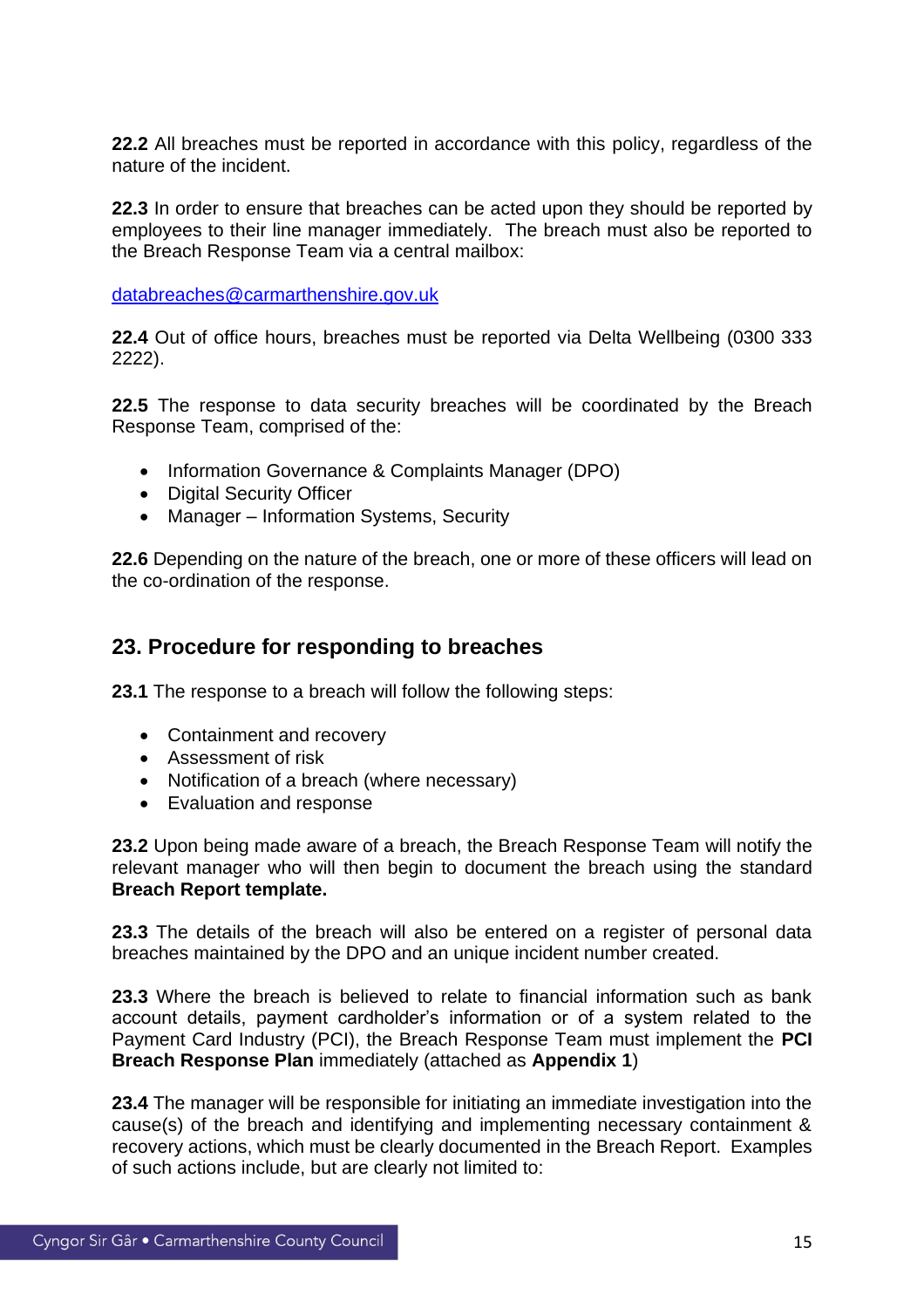- Attempting to locate and retrieve lost paper records
- Finding a missing item of ICT equipment
- Ensuring that a wrongly addressed email has been deleted
- Informing the Police in the event of a theft
- Changing door access codes

**23.5** The manager will then undertake an assessment of the risk(s) posed by the breach and record this in the Breach Report. This assessment must take into account:

- The type of data involved, its nature, sensitivity and volume
- Whether the subject(s) could be harmed by the breach, for example, physical risk, identity theft, fraud or damage to reputation
- Who the individuals are, for example, children or other vulnerable people such as social care clients
- The number of individuals' personal data affected

**23.6** The DPO should be consulted on the assessment of risk and the ICO's **selfassessment** tool and guidance can be utilised to assist with this.

**23.7** Once these steps have been completed and recorded, the Breach Report will be returned to the Breach Response Team to be referred to the Senior Information Risk Owner (SIRO), or Deputy SIRO in their absence and to the Head of Service as IAO.

**23.8** The SIRO or Deputy SIRO will then determine whether it is necessary to notify the ICO of the breach, taking into consideration the circumstances as documented. In the event that notification is required, the Breach Response Team will provide the ICO with all of the information required under Data Protection legislation.

**23.9** Based on the assessment of risk, the Head of Service, in consultation with the manager and Breach Response Team, will then determine whether the data subject(s) affected by the breach are to be notified**.** Where this is deemed necessary, the information to be communicated to the subject, set out in Data Protection legislation, must be provided in full.

**23.10** The steps set out from 20.1 to 20.8 above must be completed within a maximum of 5 working days.

**23.11** Finally, in consultation with the manager, the Breach Response Team will identify and document any further recommendations and actions required. For example, if the breach was caused by systemic and ongoing problems, then actions such as the following may be necessary:

- Changes to procedures and systems
- Review of policies
- Staff training/awareness

**23.12** A copy of the completed Breach Report must always be provided to the relevant Director.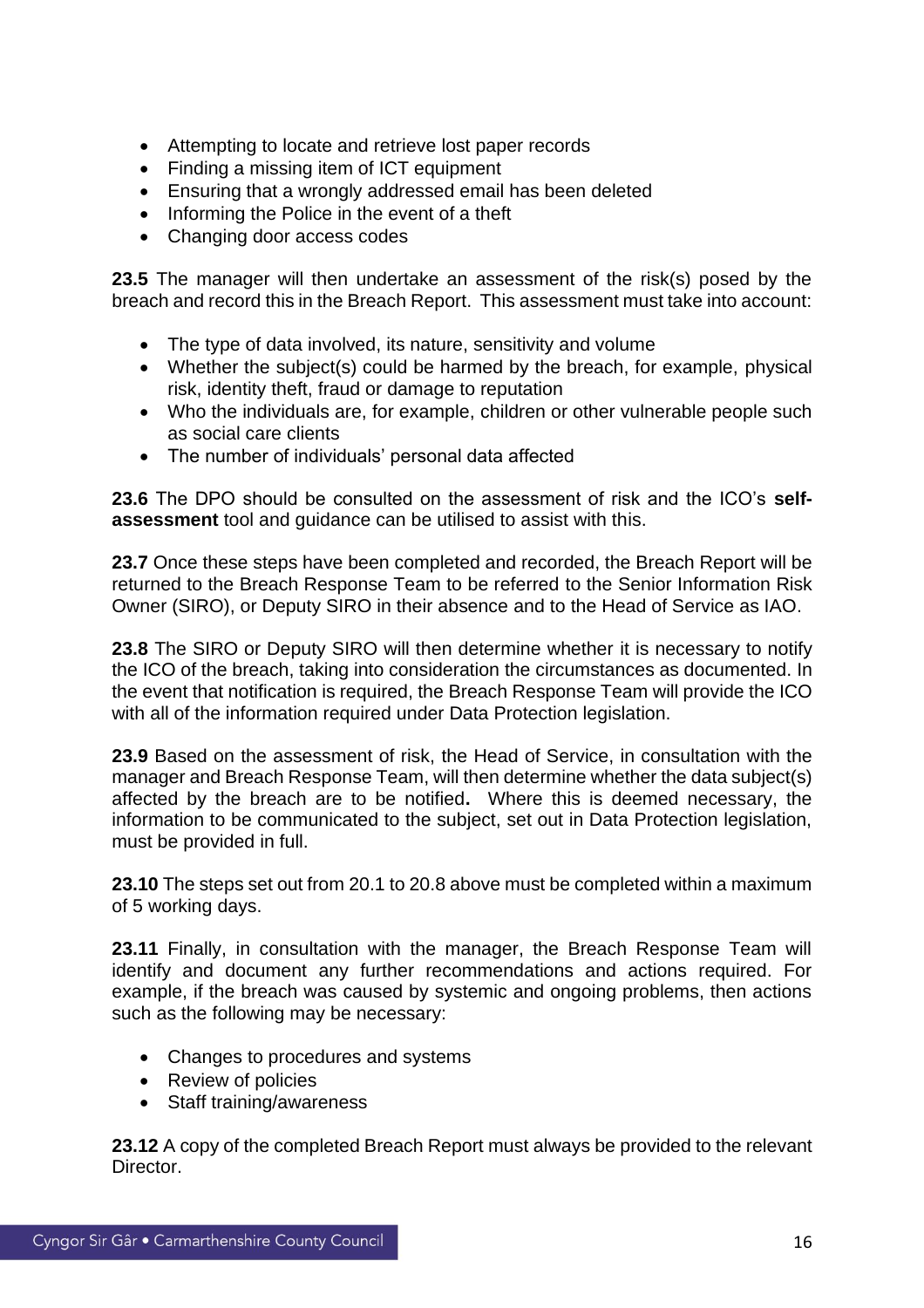**23.13** The register of personal data breaches will be made available to the members of the Corporate Information Governance Group which will also consider personal data breaches as a standing agenda item.

# **24. Other policies or procedures**

**24.1** Where a personal data breach requires further escalation due the circumstances of the case, the SIRO will determine whether to proceed with a formal investigation under the Council's **Investigation Policy**.

**24.2** Where the breach constitutes a complaint, a response to the complainant will be provided in accordance with the **Council's Complaints Policy**.

**24.3** Where a reported breach constitutes a breach of any other Council policies, then the requirements of the relevant policy will be followed, which may include initiating disciplinary procedures.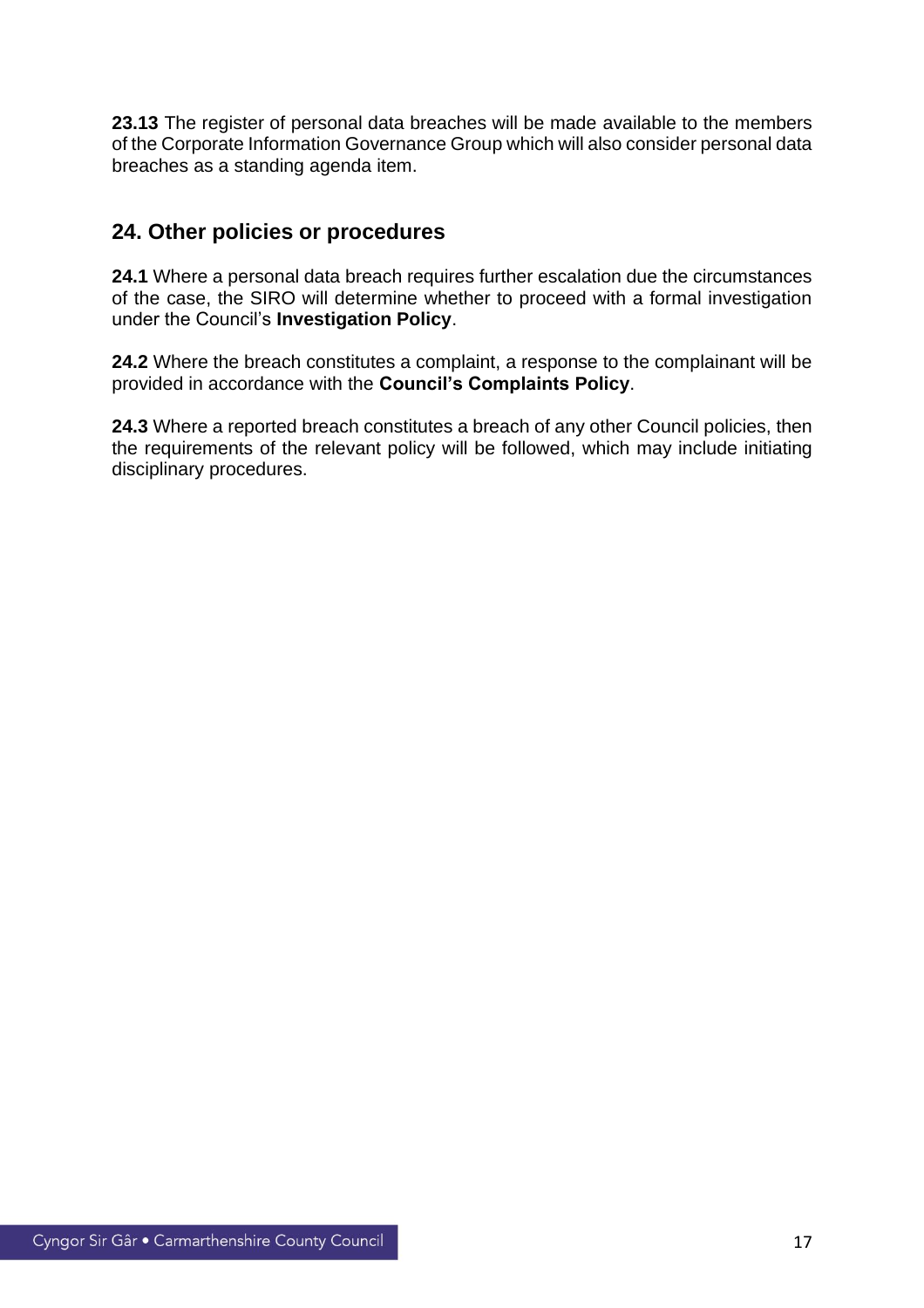## **25. Equalities statement**

**25.1** All employees are required to adopt a positive, open and fair approach and ensure the Authority's **Equality and Diversity Policy** is adhered to and applied consistently to all irrespective of race, colour, nationality, ethnic or national origins, disability, religion and belief or non-belief, age, sex, gender reassignment, gender identity and gender expression, sexual orientation, pregnancy or maternity, marital or civil partnership status.

**25.2** In addition, the Welsh Language Standards ask us to 'ensure that the Welsh language is treated no less favourably than the English language' and this principle should be adopted in the application of this policy.

If you require this document in an alternative format please email **[dataprotection@carmarthenshire.gov.uk](mailto:dataprotection@carmarthenshire.gov.uk)**

Policy approved by the Executive Board on: 13/09/2021 Policy review date: September/October 2023